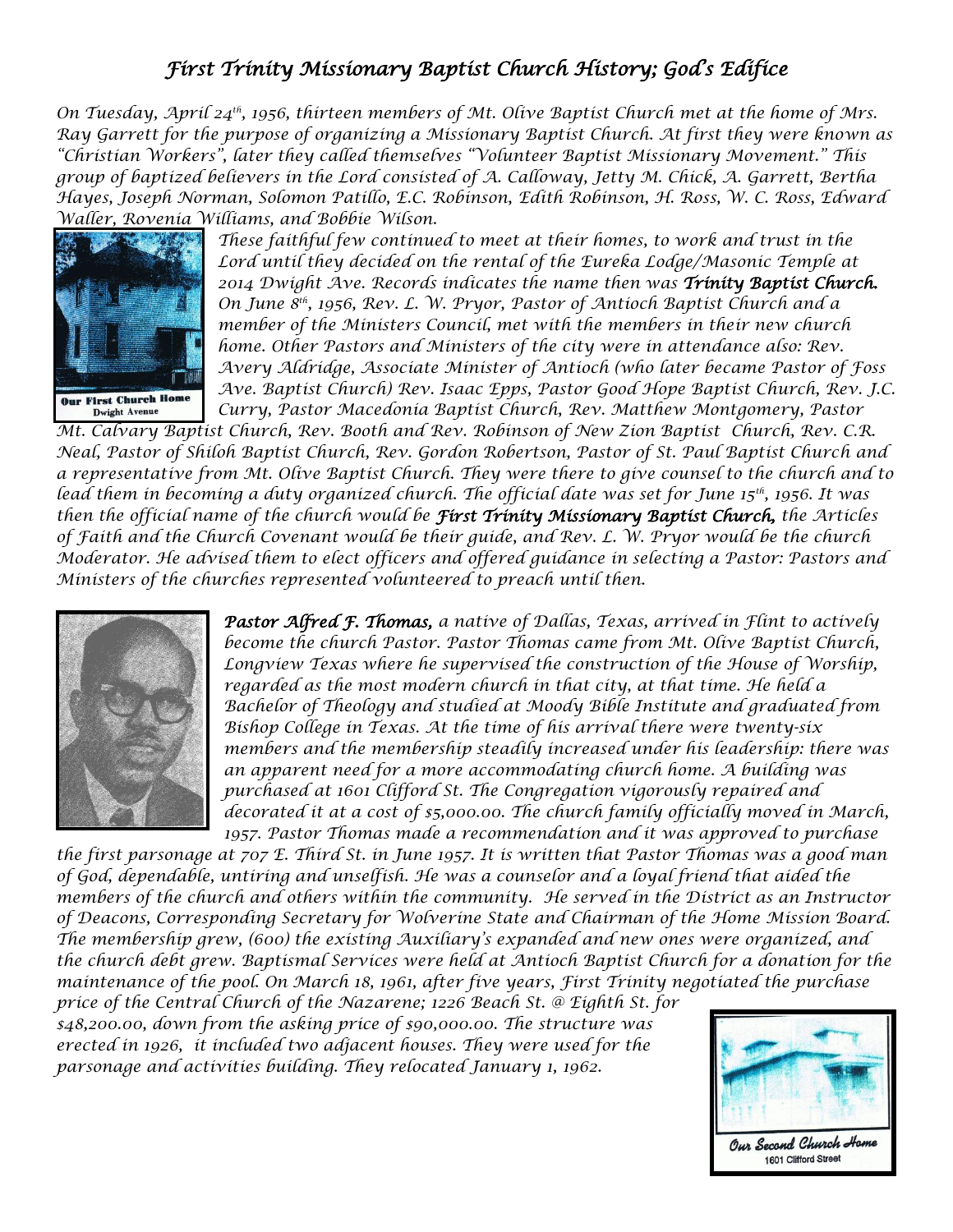

*After leading God's people for five years and ten months, Pastor Thomas submitted his resignation to the church effective September 30, 1962.*

*After leading God's people for five years and ten months, Pastor Thomas submitted his resignation to the church effective September 30, 1962.*

*Rev. L.W. Pryor was present again and presented a Service Agenda to the members, listing the Pastors of the city that was willing to serve the Church, during Worship Services, each* 

*Sunday. The Pastors that volunteered were; Rev. R.R. Gordon, Rev. Seldon Williams, Sr., Rev. L.W. Pryor, Rev. Alfred Robbs and Rev. E.B. Allen.*

## *Moreover I will appoint a place for my people Israel, and I will plant them, that they may dwell in a place of their own, and move no more… 2 Samuel 7:10a*

## *Reverend Grady L. Bennett, Jr., Our Second Pastor*



*Rev. Grady L. Bennett, Jr., a native of Tuscaloosa, Alabama, graduate of Morehouse College and Gammon Theological Seminary in Atlanta, Georgia arrived in Flint on March 10th, 1963 to become the second Pastor of First Trinity Missionary Baptist Church. Dignitaries from Flint and Detroit took part in the nightly Installation Services that lasted one week. Rev. A.A. Banks, Pastor of Second Baptist Church in Detroit and President of the Wolverine State Baptist Convention, preached the sermon for his Installation. Under the Leadership of Pastor Bennett, the Lord continued to bless First Trinity and the church continued to progress.*

*Many souls were led to Christ and the membership continued to increase. Pastor Bennett and the Officers of the Church consecrated on liquidating the Church debts and redecorating the church. The Congregation led a devoted prayer life and was obedient to the will of God and celebrated their seventh Church Anniversary. In 1968, Pastor Bennett lead the Church in purchasing property on Center Road, in order to build a new Church, but resigned before the project was carried out. The property was later sold for use in renovating and updating the current church. On September 8, 1968, Pastor Bennett made the decision to resign and became a Civil Servant in the Flint Community.*



*Rev. Dr. F. O. Hockenhull, Our Third Pastor In January, 1969, Rev. Dr. F.O. Hockenhull, a native of Detroit, Michigan, embarked on his spiritual journey with God and First Trinity Missionary Baptist Church. Pastor Hockenhull had an extensive spiritual experience: He was the Pastor of Jehovah Missionary Baptist Church in Detroit, president of the Michigan District of the Sunday School and Baptist Training Union Congress, a member of the Inner-City Crime Commission, Chaplain for the Wayne County Jail and Contact Representative for the W.J. Maxey Boys' Training School before relocating to Flint. As a member of the National Baptist Publishing Board, he had been an Instructor in the Congress for 10 years and later became a member of the Board of Directors. Dr. Hockenhull* 

*attended Arkansas State AM&N College, studied at Wayne State University and the University of*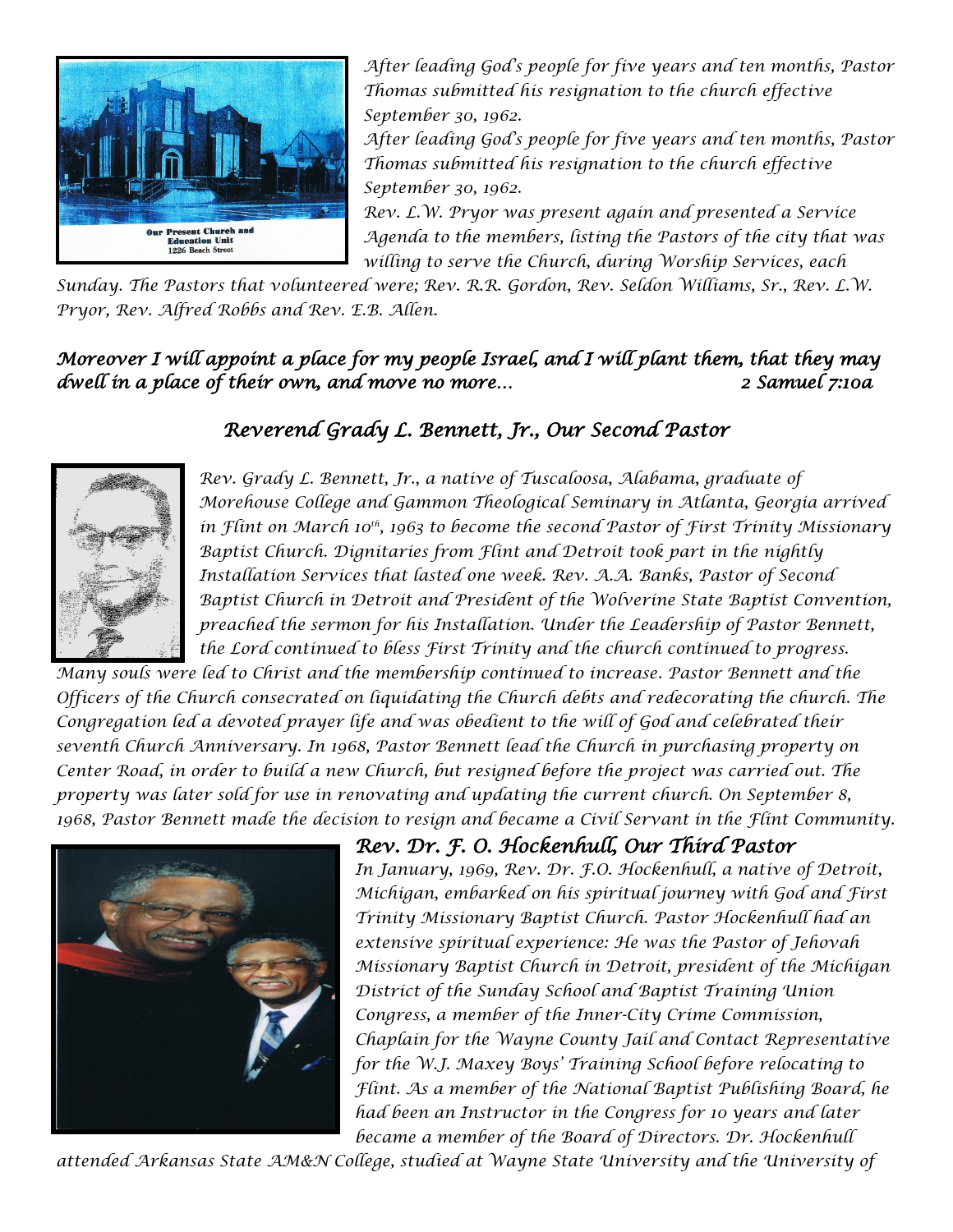*Detroit. He was a Graduate of Detroit Bible College and received an Honorary Doctor of Divinity Degree from Arkansas Baptist College on May 26, 1976. He was appointed Second Vice-President of the Great Lakes District Baptist Congress during this time also. He brought a vision from God for First Trinity and he implemented that vision tirelessly. This man of God was not only a Preacher, but a Teacher, and a Lecturer; he loved God and First Trinity and they loved him in return. Each conversation had with him was "a mini-sermon." Under Pastor Hockenhull leadership, God bless First Trinity: the congregation of First Trinity Missionary Baptist Church broke ground for a \$250,000 Educational Wing, (on the same site) the first of two units planned for construction, in September 1975. (The church was 49 years old/erected in 1926) The construction was erected on the parking lots to the north and the west of the sanctuary and later the sanctuary was replaced. The new building housed more than 20 classrooms, plus a Fellowship Hall to seat 350 people and a kitchen. On June 3rd, 1989, First Trinity dedicated its new \$700,000.00 sanctuary, which seats approximately 650 people. The large contemporary building can be easily seen from I-69, the brick exterior soars over three stories. According to Pastor Hockenhull, "the front has the following representation to the Bible: the three stain windows represent the Trinity and the four brick pillars in between represent the four Gospel writers-Matthew, Mark, Luke and John." During the 43 years Pastor Hockenhull led God's people at First Trinity, he made sure the church had a (class A) representation at the local, state and national level.*

*On October 31, 2010, the mortgage of all the renovations and construction were burned. The Lord kept His Promise: We showed our faithfulness, of Pastor's teaching of God's Word, by bringing the Lord our tithes and offerings. We can say the Lord has showed us His faithfulness by blessing it and rewarding us with the burning of the mortgage. We have been bless, as will be future generations of Christians, as they enjoy the fruits of Pastor Hockenhull's labor of love.*

*Then on March 16, 2012, after 43 years as First Trinity Pastor, the Lord transitioned him from labor to reward.*